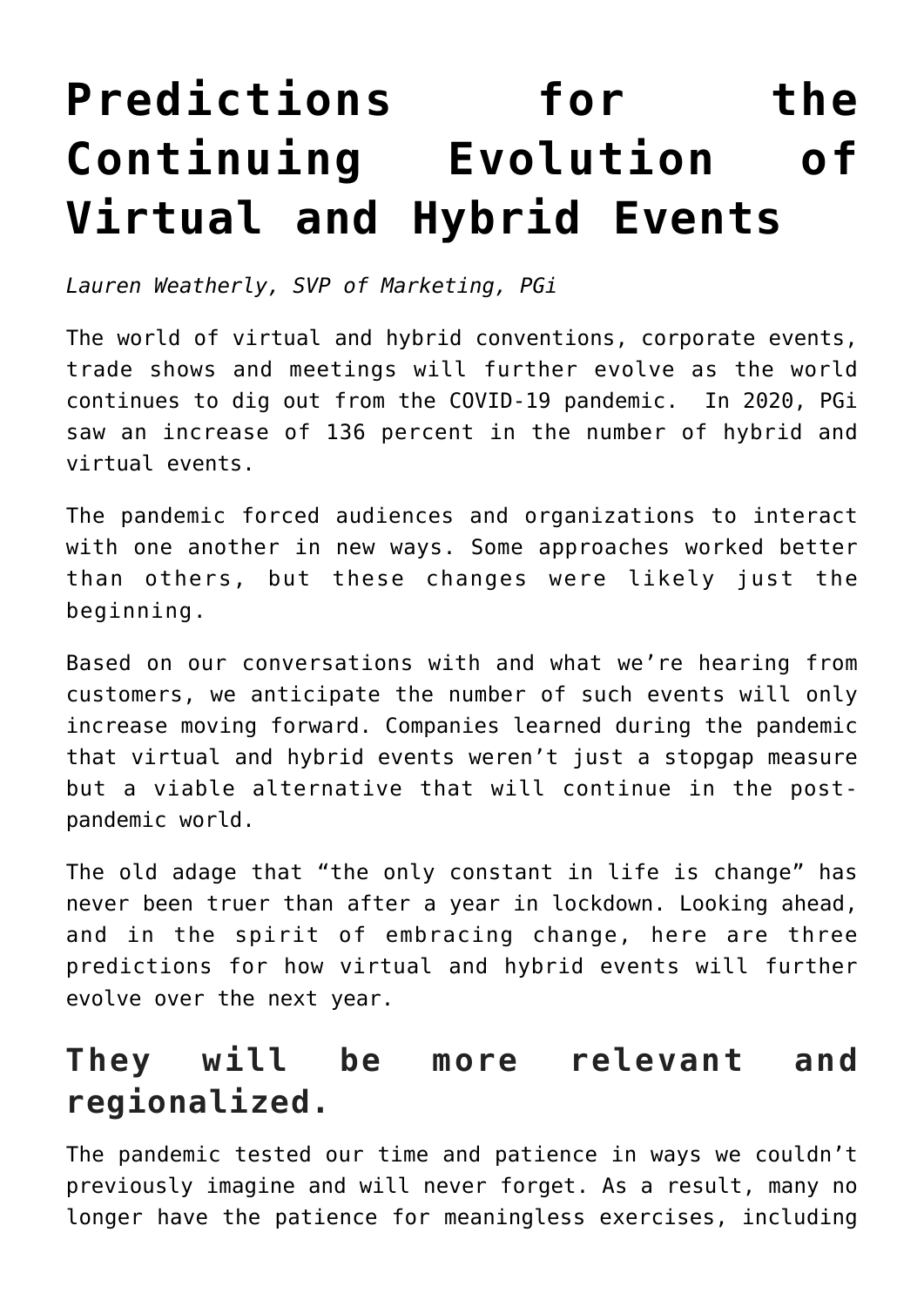gatherings that do not add value.

Successful events will also tailor their offerings to deliver a valuable experience that exceeds attendees' expectations. Content cannot remain static; it must be something audiences can engage with and provide value.

To this end, when in-person gatherings return, many will turn to a series of smaller events at locations throughout the country rather than bringing everyone to a single site.

While the events may be shorter and seemingly reduced in scope, they can be more tailored, leading to more robust and beneficial interactions. Taking this approach will allow organizations to adhere to social distancing and other COVIDinspired safety protocols and potentially help attendees reduce their travel budgets.

## **They will be more flexible.**

The world is still in a state of flux, and many organizations are determining what their travel budgets should be. Technology offers organizations the opportunity to create content that attendees can consume on their schedules. That means an event is no longer limited to a particular time and date.

Organizers can create content ahead of time and make it shorter and more digestible. It can also live on post-event as part of ongoing nurture campaigns. Plus, taking this approach will enable companies to engage with anyone who planned to attend in person but who had to cancel their travel plans at the last moment.

## **Experience will take center stage.**

If the pandemic taught us anything, aside from perseverance, it should be that experiences matter. In the year ahead and beyond, audiences will place new value on the experiences. To